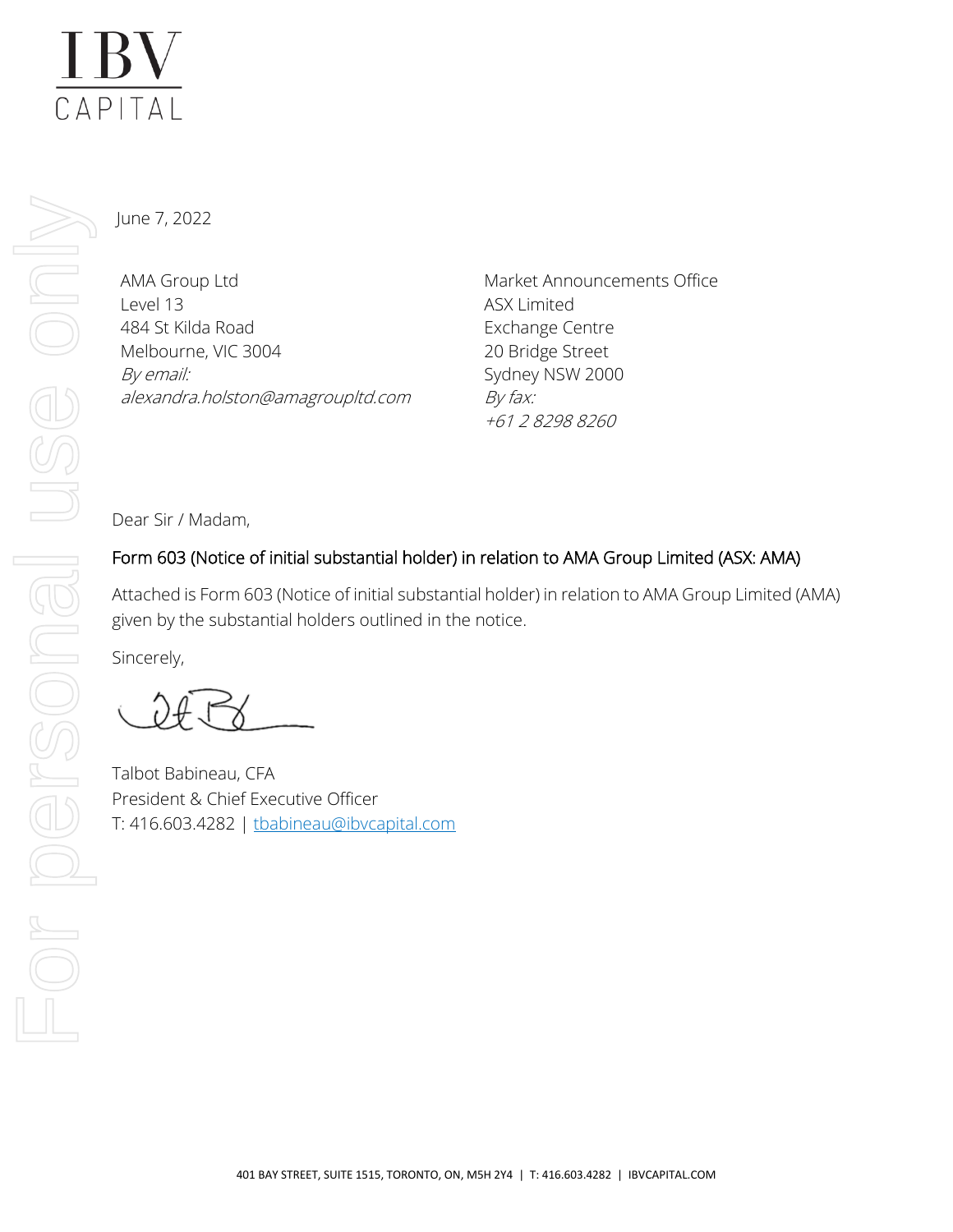# **Form 603**

## **Corporations Act 2001 Section 671B**

# **Notice of initial substantial holder**

| To Company Name/Scheme                       | AMA Group Limited (ASX: AMA) |  |  |  |  |
|----------------------------------------------|------------------------------|--|--|--|--|
| ACN/ARSN<br>113 883 560                      |                              |  |  |  |  |
| 1. Details of substantial holder (1)<br>Name | IBV Capital Ltd (IBV)        |  |  |  |  |
| ACN/ARSN (if applicable)                     | Not applicable               |  |  |  |  |
|                                              |                              |  |  |  |  |

The holder became a substantial holder on **07**/**06**/**2022**

## **2. Details of voting power**

The total number of votes attached to all the voting shares in the company or voting interests in the scheme that the substantial holder or an associate (2) had a relevant interest (3) in on the date the substantial holder became a substantial holder are as follows:

| Class of securities (4)       | Number of securities | Person's votes (5) | Voting power (6) |
|-------------------------------|----------------------|--------------------|------------------|
| Fully paid ordinary<br>shares | 55,981,418           | 55,981,418         | 5.48%            |
|                               |                      |                    |                  |

| 3. Details of relevant interests                                                 | The nature of the relevant interest the substantial holder or an associate had in the following voting securities on the date the substantia                                                                         |                                          |
|----------------------------------------------------------------------------------|----------------------------------------------------------------------------------------------------------------------------------------------------------------------------------------------------------------------|------------------------------------------|
| holder became a substantial holder are as follows:                               |                                                                                                                                                                                                                      |                                          |
| Holder of relevant interest                                                      | Nature of relevant interest (7)                                                                                                                                                                                      | Class and number of securities           |
| IBV Capital Ltd (IBV)                                                            | IBV, in its capacity as<br>investment manager for client<br>portfolios, has a relevant<br>interest in the shares of such<br>clients by virtue of $s.608(1)(c)$<br>of the Corporations Act<br>2001 (Corporations Act) | 55,981,418 fully paid<br>ordinary shares |
| IBV Capital Holdings Inc.,<br>Bryson Holdings Corp.,<br>Jonathan Talbot Babineau | Each have a relevant interest by<br>virtue of $s608(3)$ (b) of the<br>Corporations Act as a result of<br>directly or indirectly<br>controlling IBV.                                                                  | 55,981,418 fully paid<br>ordinary shares |

## **4. Details of present registered holders**

The persons registered as holders of the securities referred to in paragraph 3 above are as follows:

| Holder of relevant   | Registered holder of | Person entitled to be    | Class and number of securities |
|----------------------|----------------------|--------------------------|--------------------------------|
| interest             | securities           | registered as holder (8) |                                |
| IBV, in its capacity |                      |                          |                                |
| as investment        |                      |                          |                                |
| manager for client   | Various              |                          |                                |
| portfolios, has a    | discretionary        | Various                  | 55,981,418 fully paid          |
| relevant interest in | client accounts of   | discretionary client     | ordinary shares                |
| the shares of such   | <b>IBV</b>           | accounts of IBV          |                                |
| clients by virtue of |                      |                          |                                |
| $s.608(1)(c)$ of the |                      |                          |                                |
| Corporations Act     |                      |                          |                                |
|                      |                      |                          |                                |
|                      |                      |                          |                                |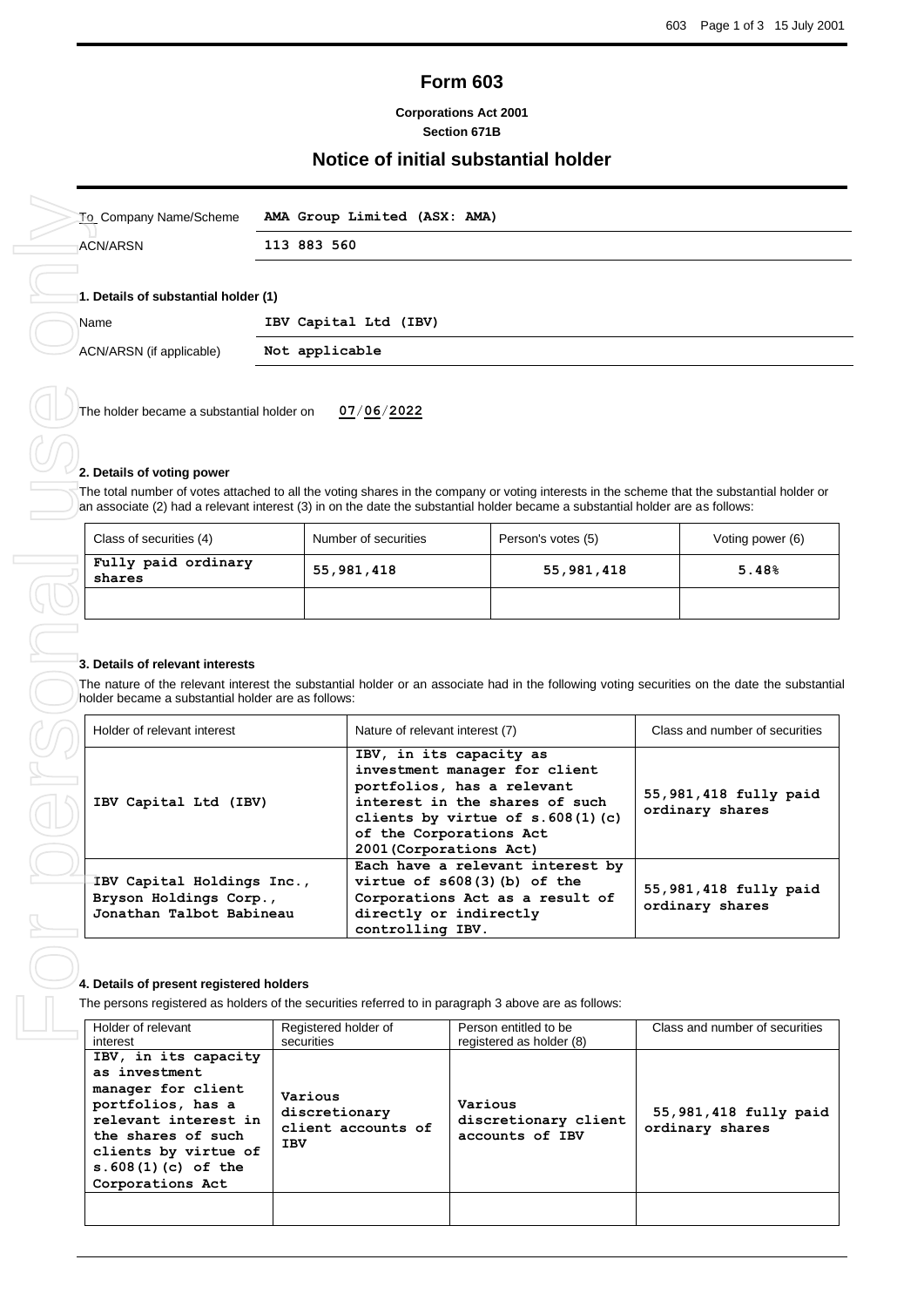#### **5. Consideration**

The consideration paid for each relevant interest referred to in paragraph 3 above, and acquired in the four months prior to the day that the substantial holder became a substantial holder is as follows:

| Holder of relevant<br>interest | Date of acquisition | Consideration (9) |                      | Class and number of securities |
|--------------------------------|---------------------|-------------------|----------------------|--------------------------------|
|                                |                     | Cash              | Non-cash             |                                |
| See Annexure A                 | See Annexure A      | See<br>Annexure A | See<br>Annexure<br>А | See Annexure A                 |
|                                |                     |                   |                      |                                |

#### **6. Associates**

The reasons the persons named in paragraph 3 above are associates of the substantial holder are as follows:

| Name and ACN/ARSN (if applicable)                                                                  | Nature of association                                                                                                  |
|----------------------------------------------------------------------------------------------------|------------------------------------------------------------------------------------------------------------------------|
| IBV Capital Ltd, IBV<br>Capital Holdings Inc,<br>Bryson Holdings Corp,<br>Jonathan Talbot Babineau | Associated by virtue of s12(2)(a)(i) of the Corporations Act<br>as they are all controlled by Jonathan Talbot Babineau |
|                                                                                                    |                                                                                                                        |

The addresses of persons named in this form are as follows:

| Name                                                                                               | Address                                                  |
|----------------------------------------------------------------------------------------------------|----------------------------------------------------------|
| IBV Capital Ltd, IBV<br>Capital Holdings Inc,<br>Bryson Holdigns Corp,<br>Jonathan Talbot Babineau | 401 Bay Street, Suite 1515, Toronto, ON, M5H 2Y4, Canada |
|                                                                                                    |                                                          |

## **Signature**

| print name  | Jonathan Talbot Babineau | capacity | President & CEO, Director |
|-------------|--------------------------|----------|---------------------------|
| sign here ( |                          | date     | 07/06/2022                |

#### **DIRECTIONS**

(1) If there are a number of substantial holders with similar or related relevant interests (eg. a corporation and its related corporations, or the manager and trustee of an equity trust), the names could be included in an annexure to the form. If the relevant interests of a group of persons are essentially similar, they may be referred to throughout the form as a specifically named group if the membership of each group, with the names and addresses of members is clearly set out in paragraph 7 of the form.

- (2) See the definition of "associate" in section 9 of the Corporations Act 2001.
- (3) See the definition of "relevant interest" in sections 608 and 671B(7) of the Corporations Act 2001.
- (4) The voting shares of a company constitute one class unless divided into separate classes.
- (5) The total number of votes attached to all the voting shares in the company or voting interests in the scheme (if any) that the person or an associate has a relevant interest in.
- (6) The person's votes divided by the total votes in the body corporate or scheme multiplied by 100.
- (7) Include details of:
	- (a) any relevant agreement or other circumstances by which the relevant interest was acquired. If subsection 671B(4) applies, a copy of any document setting out the terms of any relevant agreement, and a statement by the person giving full and accurate details of any contract, scheme or arrangement, must accompany this form, together with a written statement certifying this contract, scheme or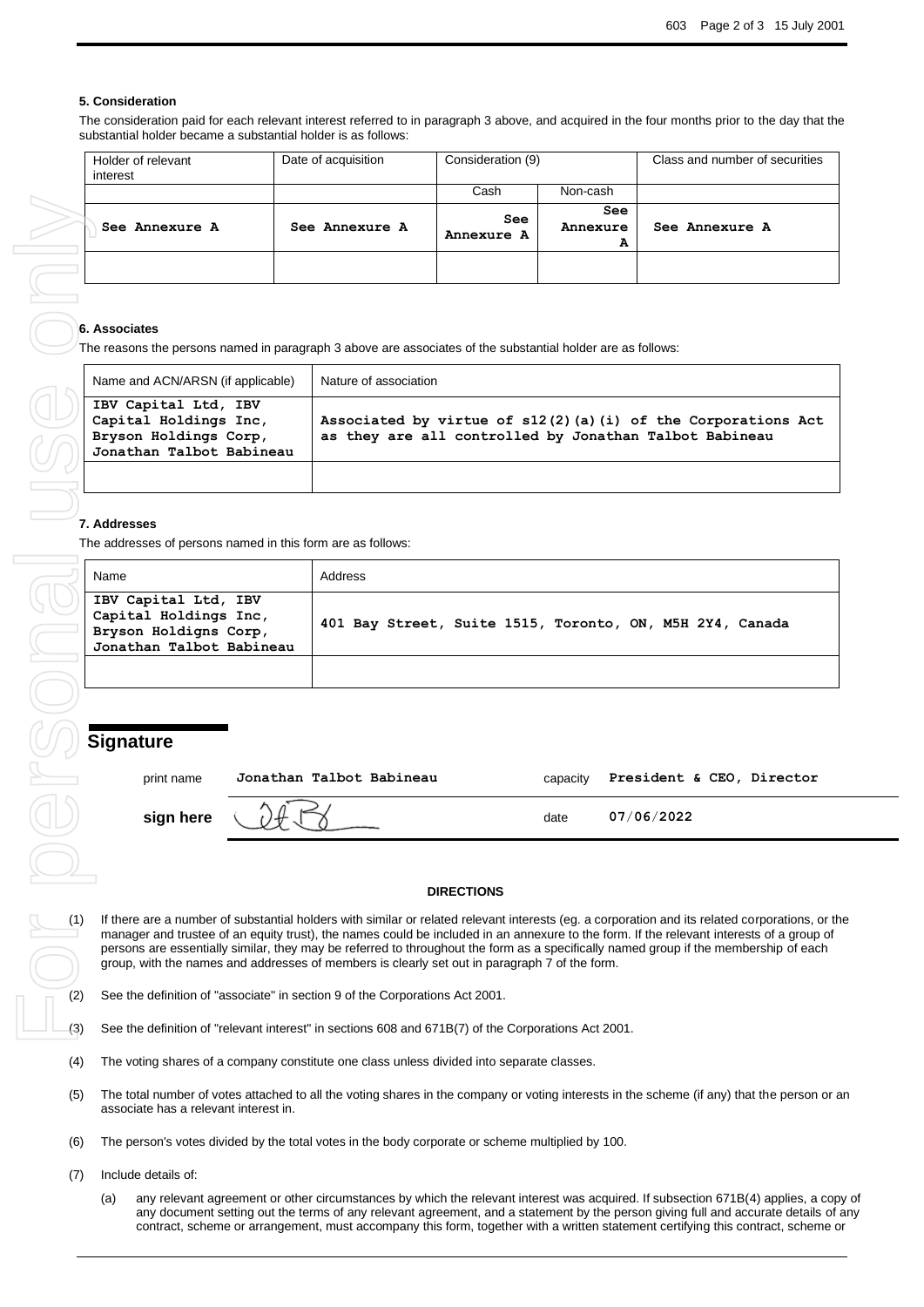arrangement; and

(b) any qualification of the power of a person to exercise, control the exercise of, or influence the exercise of, the voting powers or disposal of the securities to which the relevant interest relates (indicating clearly the particular securities to which the qualification applies).

See the definition of "relevant agreement" in section 9 of the Corporations Act 2001.

- (8) If the substantial holder is unable to determine the identity of the person ( eg. if the relevant interest arises because of an option) write "unknown".
	- acquired has, or may, become entitled to receive in relation to that acquisition. Details must be included even if the benefit is conditional on the happening or not of a contingency. Details must be included of any benefit paid on behalf of the substantial holder or its associate in relation to the acquisitions, even if they are not paid directly to the person from whom the relevant interest was acquired.